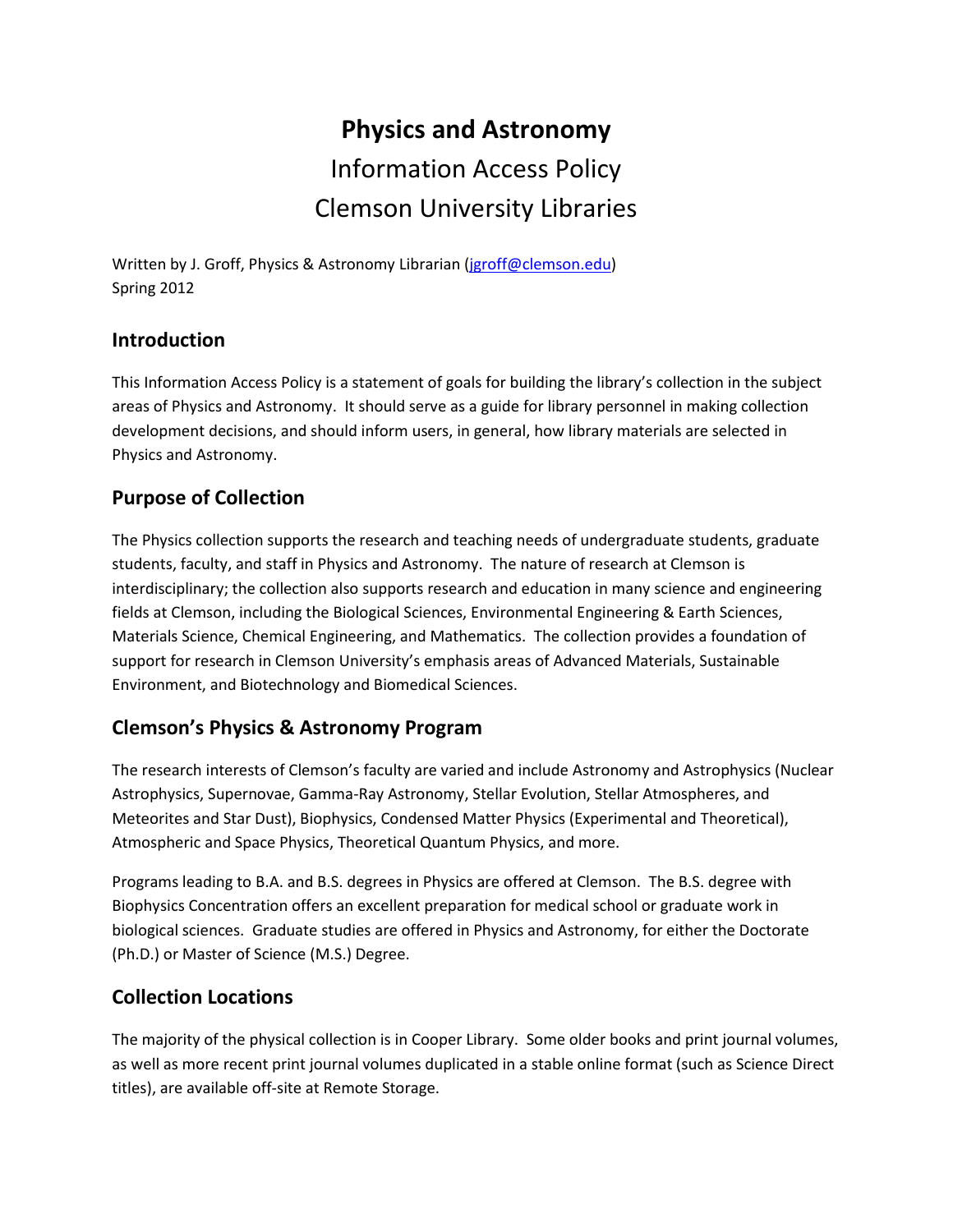## **General Collection Guidelines**

**Languages:** English is the primary language of the collection. Older foreign language materials tend to be in German or Russian. Materials in languages other than English are not actively selected.

**Geographic Guidelines:** No geographical limitations will be placed on the acquisition of physics and astronomy materials.

**Chronological Guidelines:** Emphasis is on current research and development, but an effort is made to maintain strong retrospective collections in fields where past literature remains important. Retrospective collecting may also be done at the request of faculty in support of their research and teaching.

**Types of Materials Selected:** Emphasis is on research materials and materials to support Clemson's Physics & Astronomy curricula. The collection includes monographs, journals and other serials, reference works, indexes and abstracts, and data collections. Graduate level texts are acquired extensively, while basic undergraduate textbooks whose primary function is instruction are usually excluded. Biography and history of Physics & Astronomy are acquired very selectively. Materials published by Clemson University authors are also acquired selectively. Indexes and abstracts are licensed as online databases; INSPEC and Web of Science are two examples of subscribed indexes most used by Physicists and Astronomers. Given that access to Physics & Astronomy journals is key to the success of Clemson researchers in many areas of science and engineering, every effort will be made to increase the size of Clemson's journals collection in Physics and Astronomy.

**Format of Materials:** No format is excluded. For journals, indexes, reference works, and data collections, the online versions are preferred. Books and book series are increasingly purchased in electronic format. Duplication of formats will largely be avoided.

**Library of Congress Classifications:** The predominant LC classifications of the collection are QB1-991 for Astronomy and QC1-999 for Physics, but supporting materials may also be purchased in other LC Subclasses, such as QD (Chemistry).

| <b>Astronomy</b> |                                               |
|------------------|-----------------------------------------------|
| <b>LC Class</b>  | Subject                                       |
| QB1-139          | General                                       |
| QB140-237        | Practical and spherical astronomy             |
| QB275-343        | Geodesy                                       |
| QB349-421        | Theoretical astronomy and celestial mechanics |
| QB455-456        | Astrogeology                                  |
| QB460-466        | Astrophysics                                  |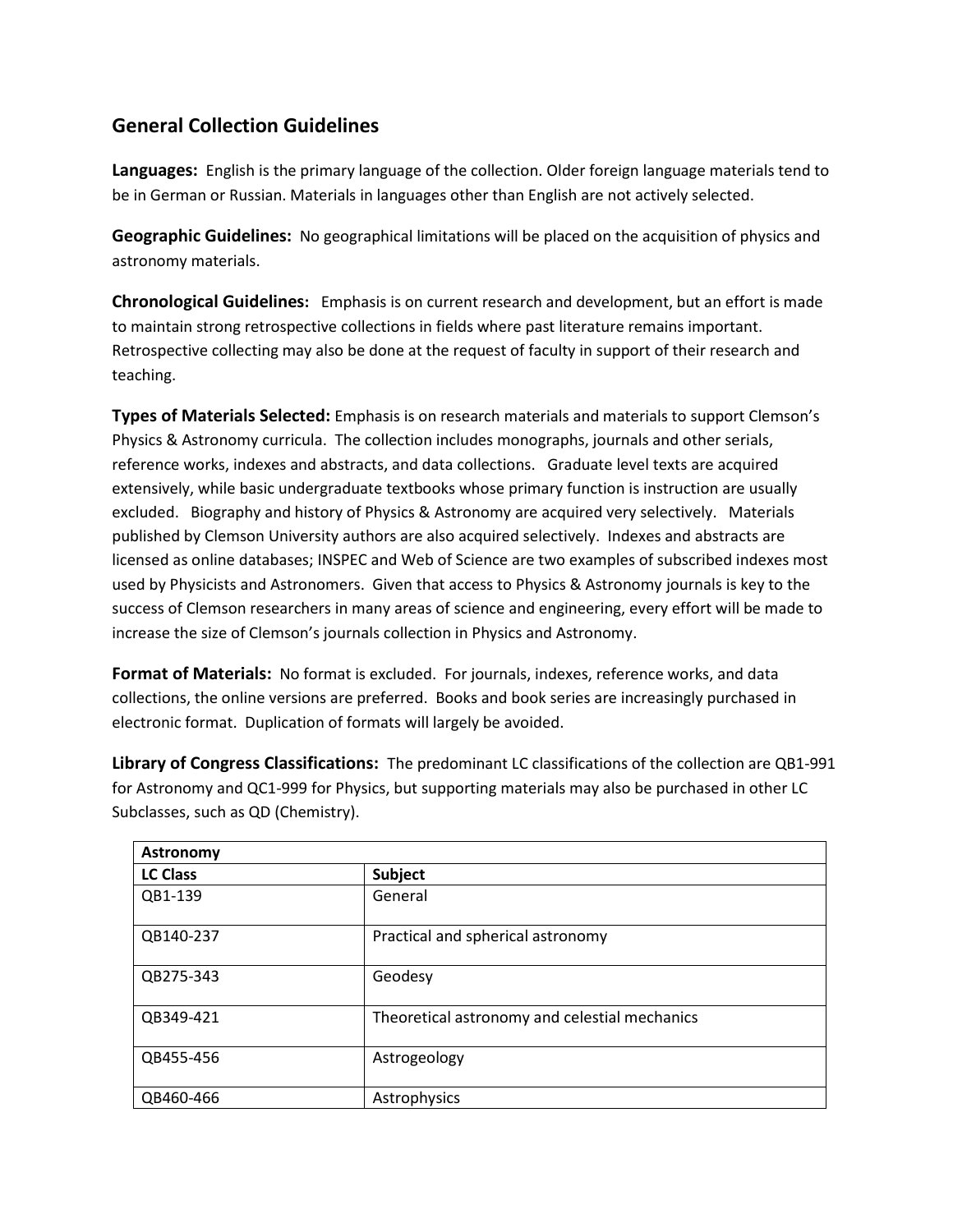| QB468-480   | Non-optical methods of astronomy |
|-------------|----------------------------------|
| QB495-903   | Descriptive astronomy            |
| QB500.5-785 | Solar system                     |
| QB799-903   | Stars                            |
| QB980-991   | Cosmogony. Cosmology             |

| <b>Physics</b>  |                                                              |
|-----------------|--------------------------------------------------------------|
| <b>LC Class</b> | Subject                                                      |
| QC1-75          | General                                                      |
| QC81-114        | Weights and measures                                         |
| QC120-168.85    | Descriptive and experimental mechanics                       |
|                 | Atomic physics. Constitution and properties of matter        |
| QC170-197       | Including molecular physics, relativity, quantum theory, and |
|                 | solid state physics                                          |
| QC221-246       | Acoustics. Sound                                             |
| QC251-338.5     | Heat                                                         |
| QC310.15-319    | Thermodynamics                                               |
| QC350-467       | Optics. Light                                                |
| QC450-467       | Spectroscopy                                                 |
| QC474-496.9     | <b>Radiation physics (General)</b>                           |
| QC501-766       | Electricity and magnetism                                    |
| QC501-(721)     | Electricity                                                  |
| QC669-675.8     | Electromagnetic theory                                       |
| QC676-678.6     | Radio waves (Theory)                                         |
| QC701-715.4     | Electric discharge                                           |
| QC717.6-718.8   | Plasma physics. Ionized gases                                |
| QC750-766       | Magnetism                                                    |
| QC770-798       | Nuclear and particle physics. Atomic energy. Radioactivity   |
| QC793-793.5     | Elementary particle physics                                  |
| QC794.95-798    | Radioactivity and radioactive substances                     |
| QC801-809       | Geophysics. Cosmic physics                                   |
| QC811-849       | Geomagnetism                                                 |
| QC851-999       | Meteorology. Climatology                                     |
|                 | Including the earth's atmosphere                             |
| QC974.5-976     | Meteorological optics                                        |
| QC980-999       | Climatology and weather                                      |
| QC994.95-999    | Weather forecasting                                          |

## **Selection Tools**

Faculty input and research interests will be given the highest priority in selection decisions. In addition, circulation statistics, publisher catalogs, and book reviews will be used in selecting monographs. Impact